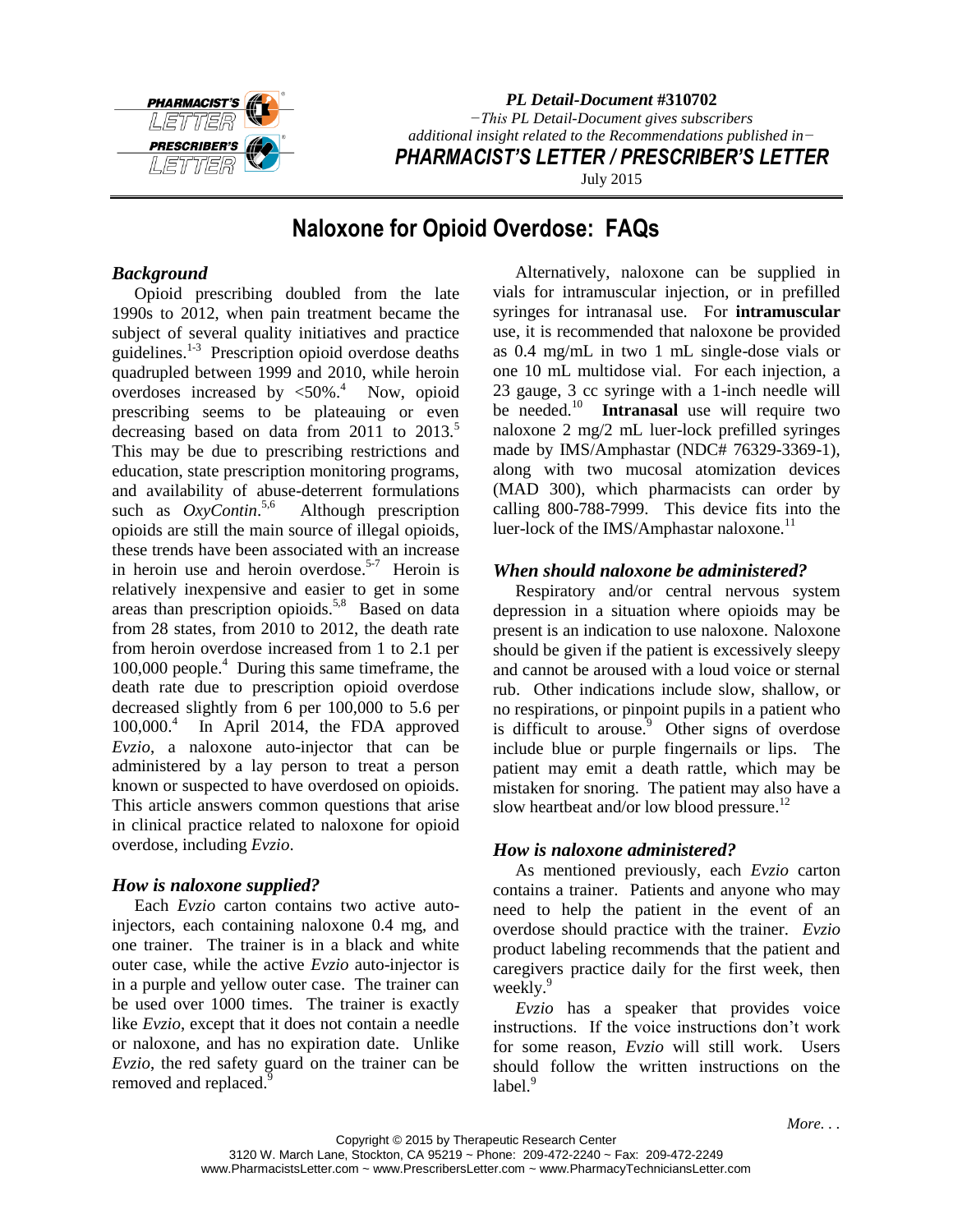To use, *Evzio* must first be removed from its case. When the user is ready to give the injection, the red safety guard is removed, and the black end of the injector is placed against the outer thigh. (*Evzio* can be injected through pants.) To administer the dose, the injector is pressed firmly and held for five seconds. If the patient is an infant, the injection should be given into a pinched-up area of the middle of the outer thigh muscle. The injector makes a click and hiss noise during injection.<sup>9</sup>

For naloxone supplied via vial and syringe for **intramuscular** injection, the caregiver should first remove the cap from the naloxone and uncover the needle. They should then insert the needle through the rubber plug with the bottle upside down, and pull back the plunger to draw 1 mL into the syringe. The naloxone can then be injected into the muscle of the shoulder or thigh. $^{10}$ 

For **intranasal** use, the caregiver must attach the atomizer device to the naloxone. They will see three parts: the atomizer device, a plastic tube, and the naloxone vial. First, they remove the two yellow caps from the plastic tube and the red cap from the naloxone. They should then hold the atomizer device by its plastic wings and twist it onto the plastic tube. They then screw the naloxone into the barrel of the tube. After inserting the atomizer into the patient's nostril, the naloxone is delivered by giving a short, vigorous push on the naloxone vial, delivering half of the naloxone into each nostril. A second dose is repeated in three minutes if there is no response $11$ 

#### *What happens after a dose is administered?*

The duration of most opioids is longer than that of naloxone, so emergency medical help must be summoned immediately after use, even if the patient wakes up.<sup>9</sup> In fact, deaths have occurred when naloxone was administered in an outpatient setting and the ambulance  $left.^{13}$  Rescue breathing may be required, and ideally, patients experiencing opioid overdose should be given  $100\%$  oxygen.<sup>12</sup> Patients who have overdosed on partial agonists and mixed agonist-antagonists (e.g., buprenorphine) may not respond well. 9 Naloxone can be given every two to three minutes to achieve the desired response (i.e., adequate spontaneous breathing). $^{9,12}$ 

Naloxone use may precipitate withdrawal in opioid-dependent patients. Opioid withdrawal symptoms include sweating, goose bumps, achiness, shivering, GI symptoms, tachycardia, irritability, and increased blood pressure. $9$  Fever, runny nose, sneezing, and yawning are other signs and symptoms of opioid withdrawal. The patient may even become agitated or combative. Fortunately, most patients respond to naloxone with a return to spontaneous breathing with only mild withdrawal symptoms.<sup>12</sup> Opioid withdrawal is not typically life-threatening in adults. $9,12$  If naloxone is given to a patient who is not opioiddependent or is not opioid-intoxicated, it has no clinical effects.<sup>12</sup>

Once the *Evzio* injector has been used, the needle will retract into the base, the base will lock, the voice instruction will state that the injector has been used, a red light will blink, and a red indicator will show in the viewing window. The used injector should be placed in its case and disposed of in a sharps container, following any state or local laws about disposal of auto-injectors or perchlorate-containing batteries (California).<sup>9</sup> Naloxone needles used for intramuscular injection should also be disposed of in a sharps container.<sup>14</sup>

### *How should* **n***aloxone be stored?*

Naloxone should be stored at room temperature and protected from light.<sup>15</sup> *Evzio* should be stored in the provided case at 59°F to  $77^{\circ}$ F, although excursions to 39 $^{\circ}$ F and 104 $^{\circ}$ F are allowed. Product labeling advises that patients carry *Evzio* with them, and tell family, friends, coworkers, and others who may need to administer *Evzio* where it is kept. $9$  While counseling patients about *Evzio* storage, consider reminding them to keep their prescription opioid secure; divulging opioid use to others might invite theft.

Patients should periodically check the appearance of their *Evzio* through the window in the auto-injector. If the solution is discolored, cloudy, or contains particulates it should be replaced. *Evzio* should be replaced before the expiration date. $\frac{9}{9}$  The manufacturer intends to ship *Evzio* with a 24-month shelf-life. If stored properly, other naloxone products should be effective until the manufacturer's expiration date. Typically, the shelf-life is 12 to 18 months.<sup>16</sup>

### *For whom should naloxone be prescribed?*

Consider a naloxone prescription for patients on chronic opioids and others at risk of overdose.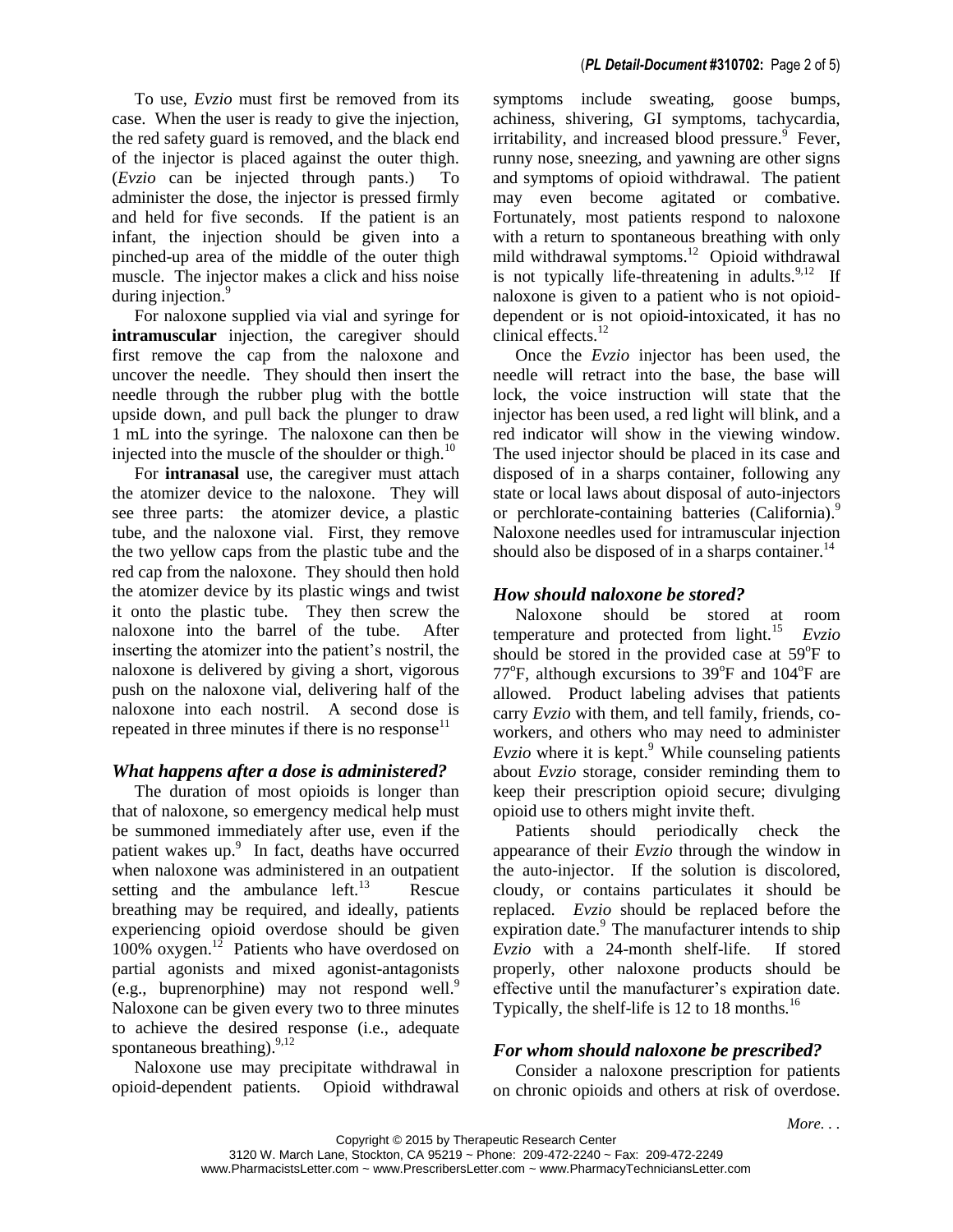These include patients prescribed high doses. $^{12}$ Twenty percent of opioid overdoses occur in patients prescribed less than 100 mg of morphine or its equivalent per day, while 40% occur in patients prescribed higher doses.<sup>13</sup> Other patients at risk are those rotating (switching) from one opioid to another (risk of incomplete crosstolerance), patients with a history of opioid overdose, and patients with a history of substance abuse.<sup>12</sup>

Most states currently prohibit third-party prescribing, such as to a caregiver or family member as opposed to a patient. Consult www.prescribetoprevent.org or your state medical board to find out if third-party prescribing of naloxone is allowed in your state.<sup>1</sup>

#### *How much does naloxone cost?*

*Evzio* costs about \$600 for two auto-injectors and a trainer, but *Evzio* is covered by most insurance plans, including government plans. Medicaid in some states (e.g., California, New York, North Carolina, Washington, New Mexico), will cover naloxone. $16-18$  Insurance does not cover the nasal atomizer device.<sup>15</sup>

Patients with private insurance may be eligible to have *Evzio* mailed directly to their home without a copay. A patient assistance program is also available at www.evzio.com. Naloxone "kits" may cost <\$100. If cost is still an issue, consider referring patients to a community-based program that offers generic naloxone kits. See www.prescribetoprevent.org for programs in your area. This site also has information on prescribing naloxone in a vial or intranasal naloxone (offlabel) for bystander use, with patient instructions.

## *How do I bill for naloxone-related counseling?*

Prescribers can use the codes for Screening, Brief Intervention, and Referral to Treatment (SBIRT) to bill for counseling a patient about how to recognize overdose and how to administer naloxone.<sup>12</sup> Complete the DAST-10 drug use questionnaire (available at http://www.emcdda.europa.eu/attachements.cfm/a tt 61480\_EN\_DAST%202008.pdf) and refer to a substance abuse treatment program if applicable.<sup>15</sup> Billing codes for SBIRT are CPT 99408 (commercial insurance, 15 to 30 minutes), G0396 (Medicare, 15 to 30 minutes), and Medicaid

H0050 (Medicaid, per 15 minutes). For counseling and instruction on the safe use of opioids, including the use of naloxone, outside of the context of SBIRT services, the prescriber should document the time spent and use the E&M code that accurately captures the time and complexity. For example, in new patients deemed appropriate for opioid pharmacotherapy when a substantial and appropriate amount of additional time is used to provide a separate service such as behavioral counseling (e.g. opioid overdose risk assessment and naloxone administration training), consider using modifier  $-25$  in addition to the E&M code. When using an evidence-based opioid misuse/abuse screening tool (see http://www.painedu.org/soapp.asp), CPT Code 99420 (administration and interpretation of health risk assessment instrument) can be used for patients with commercial insurance.<sup>12</sup>

## *Does naloxone availability encourage opioid misuse?*

Surveys of heroin users in the late 1990s suggest they do not use more heroin if naloxone is available. This may be because they do not want to experience withdrawal precipitated by naloxone.<sup>19</sup> In one naloxone program for heroin users, the frequency of heroin injection  $(p=0.003)$ and number of overdoses (p=0.83) actually decreased.<sup>20</sup> Furthermore, in communities where naloxone distribution programs exist, opioid overdose deaths decrease.<sup>21,22</sup> Monitor patients for opioid dose escalation, and discuss the risks with patients.<sup>19</sup>

### *Are there liability issues related to naloxone?*

The medico-legal risks of prescribing naloxone to opioid users appear low.<sup>15,19</sup> Laws are being drafted and passed to protect bystanders who administer naloxone and prescribers who prescribe it. This is a rapidly evolving area. See lawatlas.org or www.prescribetoprevent.org for information by state.

### *Commentary*

Even though *Evzio* is new, use of naloxone by bystanders and first responders is not new, and has been used across the country with reported success. This includes off-label use of intranasal naloxone.<sup>11,21,22</sup> Although intranasal use has some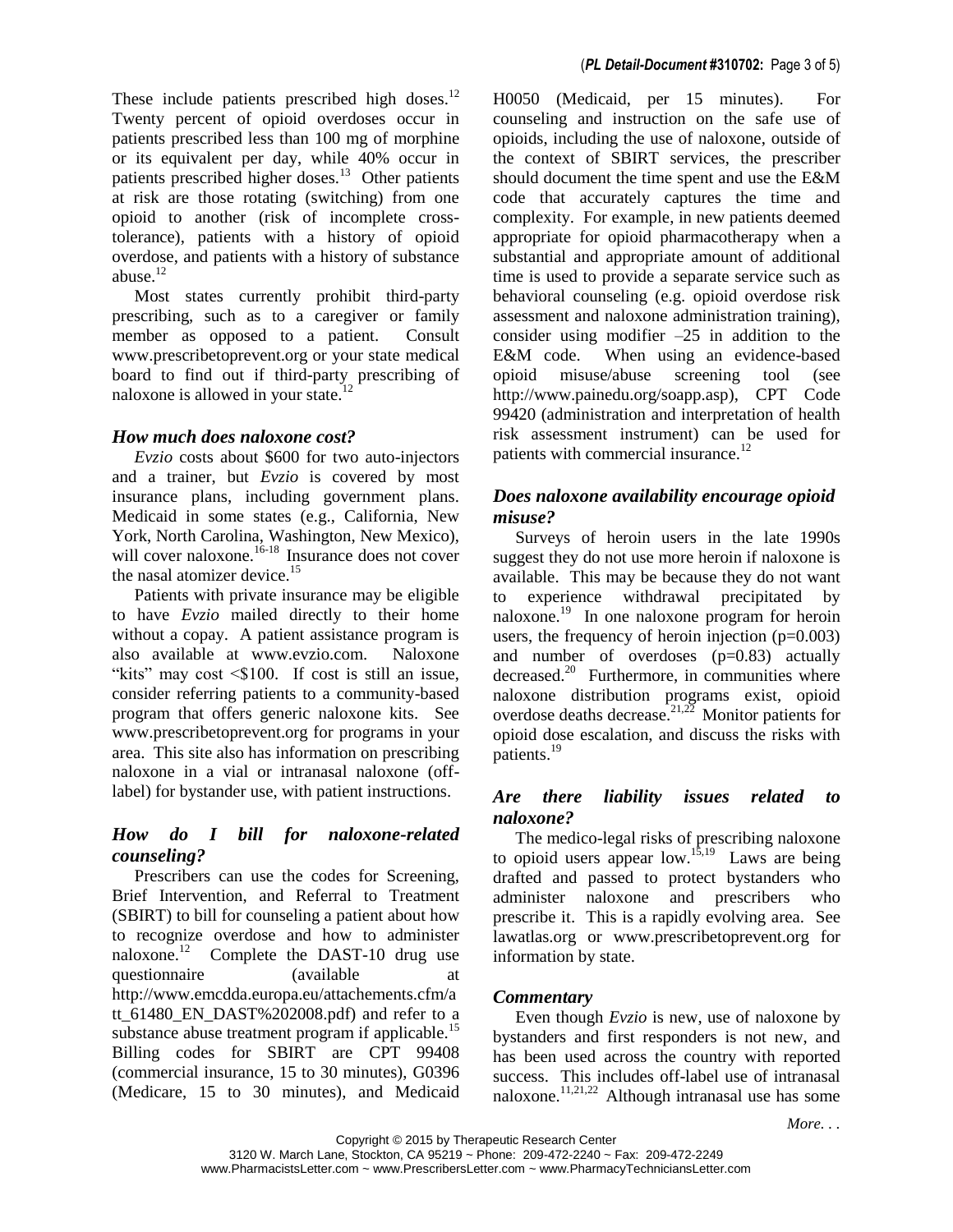advantages over intramuscular injection (e.g., easier disposal, no needle stick risk, no "needle anxiety"), assembly is more difficult.<sup>15</sup>

The American Medical Association has long supported the availability of naloxone for patients, bystanders, and first responders.<sup>23</sup> Pharmacists can advocate for laws allowing pharmacists to furnish or administer naloxone without a prescription, perhaps through a collaborative practice agreement, such as in Washington, Rhode Island, San Francisco, New Mexico, and Allegheny County, Pennsylvania.<sup>16,24</sup>

The FDA views *Evzio* approval as another tool to combat opioid abuse, along with actions such as labeling revisions and Risk Evaluation and Mitigation Strategies (REMS) for long-acting opioids, and moving hydrocodone to Schedule  $\tilde{\Pi}^{25}$ 

Another consideration in the growing heroin problem is dirty needles. Syringe-sharing was recently linked to an HIV outbreak in rural Indiana.<sup>26</sup> Access to clean syringes reduces the spread of HIV without increasing drug use or crime.<sup>27</sup> A list of needle exchange programs in each state is available at https://nasen.org/news/2015/apr/13/new-nasensep-directory-page/. In most states, it is permissible for syringes to be dispensed without a prescription.<sup>27</sup> On January 1, 2015, a law went into effect allowing California pharmacies to choose to provide this service, which must include safe needle disposal, and information on accessing drug treatment and HIV and hepatitis C testing. $27$ Many states also allow prescribers to prescribe, and pharmacists to dispense, needles for injection drug users to prevent the spread of infectious disease.<sup>28</sup> Consult with your medical and pharmacy boards to find out what is allowed in your state, or check lawatlas.org. Prescription of syringes is best done within the framework of a comprehensive prescriber/patient relationship. Prescribers can discuss the dangers of continued injection drug use, with encouragement to stop or reduce use, and offer to refer patients to appropriate programs. $^{28}$  Also consider whether the patient may be self-medicating legitimate pain with street drugs.

Naloxone is not a magic bullet for opioid overdose. Think of it as an adjunct to other measures to keep patients and their families safe. These measures include limiting opioid quantities, and use of opioid treatment agreements, abusedeterrent opioids, and your state prescription drug monitoring programs.

*Users of this PL Detail-Document are cautioned to use their own professional judgment and consult any other necessary or appropriate sources prior to making clinical judgments based on the content of this document. Our editors have researched the information with input from experts, government agencies, and national organizations. Information and internet links in this article were current as of the date of publication.*

*Project Leader in preparation of this PL Detail-Document: Melanie Cupp, Pharm.D., BCPS*

### *References*

- Joint Commission. Speak up. Know your rights. http://www.jointcommission.org/assets/1/6/Know\_Y our\_Rights\_brochure.pdf. 2015).
- 2. National Pharmaceutical Council, Inc. Pain: current understanding of assessment, management, and treatments. December 2001. http://www.npcnow.org/system/files/research/downl oad/Pain-Current-Understanding-of-Assessment-Management-and-Treatments.pdf. (Accessed June 4, 2015).
- 3. CDC. Prescription drug abuse and overdose: public health perspective. October 24, 2012. http://www.cdc.gov/primarycare/materials/opoidabu se/docs/pda-phperspective-508.pdf. (Accessed June 4, 2015).
- 4. Rudd RA, Paulozzi LJ, Bauer MJ, et al. Increases in heroin overdose deaths-28 states, 2010 to 2012. MMWR *Morb Mortal Wkly Rep* 2014;63:849-54.
- 5. Dart RC, Surratt HL, Cicero TJ, et al. Trends in opioid analgesic abuse and mortality in the United States. *N Engl J Med* 2015;372:241-8.
- 6. Cicero TJ, Ellis MS. Abuse-deterrent formulations and the prescription opioid abuse epidemic in the United States: lessons learned from OxyContin. *JAMA Psychiatry* 2015;72:424-30.
- 7. U.S. Department of Health and Human Services. Substance Abuse and Mental Health Services Administration. Center for Behavioral Health Statistics and Quality. Results from the 2013 National Survey on Drug Use and Health:<br>summary of mational findings. summary of national findings. http://www.samhsa.gov/data/sites/default/files/NSD UHresultsPDFWHTML2013/Web/NSDUHresults20 13.pdf. (Accessed June 4, 2015).
- 8. U.S. Department of Justice. National Drug Intelligence Center. National Drug Threat Assessment 2010. Drug availability in the United States. Heroin availability. February 2010. Heroin availability. February 2010. http://www.justice.gov/archive/ndic/pubs38/38661/h eroin.htm. (Accessed June 8, 2015).
- 9. Product information for *Evzio*. Kaleo, Inc. Richmond, VA 23219. April 2014.